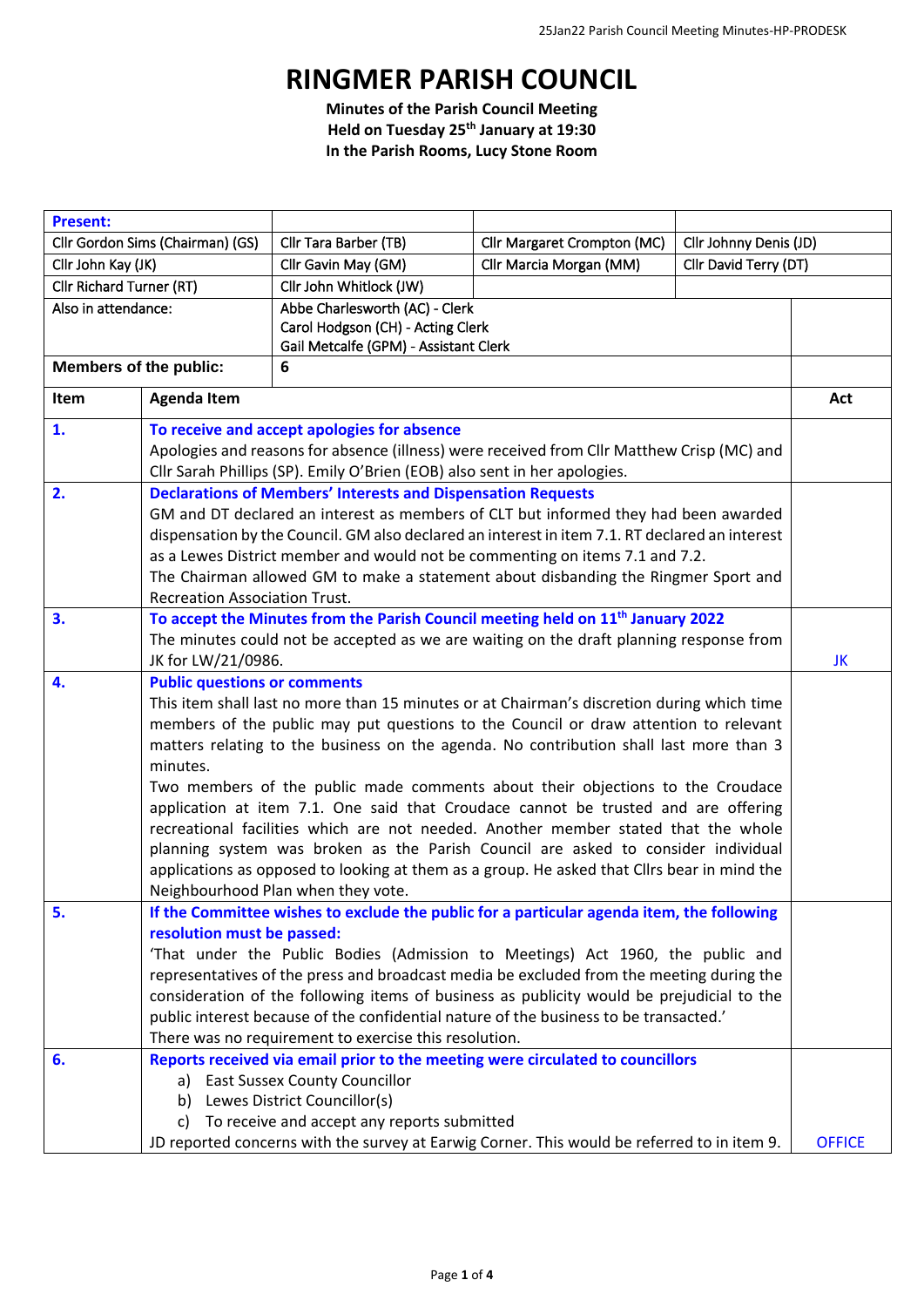| 7.  | <b>Planning matters</b>                                                                                                                            |              |
|-----|----------------------------------------------------------------------------------------------------------------------------------------------------|--------------|
|     | To consider responses to Planning applications                                                                                                     | JW           |
| 7.1 | LW/21/0937 Land at Broyle Gate Farm, Lewes Road, Ringmer, East Sussex                                                                              |              |
|     | Outline planning application for up to 100 residential dwellings (40% affordable) and the                                                          |              |
|     | provision of community facilities to include an artificial turf football pitch, tennis courts,                                                     |              |
|     | cricket nets, outdoor gym, play area, skate park, parking area and public open space (all                                                          |              |
|     | matters reserved except for access)                                                                                                                |              |
|     | As JK spoke on this even though he is a member of R.A.G.E, the Chairman decided that GM                                                            |              |
|     | could also put his view across foregoing his previous declaration of interest. After some                                                          |              |
|     | discussion this was voted on with 6 in favour of objecting, 3 supporting and 1 abstaining                                                          |              |
|     | RESOLVED: Parish Council decision: Object                                                                                                          |              |
|     | On the grounds that:                                                                                                                               |              |
|     | Not compliant with the Neighbourhood Plan                                                                                                          |              |
|     | Closes the settlement gap                                                                                                                          |              |
|     | Impact on National Park                                                                                                                            |              |
|     | Questions over Earwig Corner                                                                                                                       |              |
| 7.2 | LW/21/1005 Bridge Farm, Barcombe Mills Road, Barcombe, East Sussex BnN8 5BX                                                                        |              |
|     | Erection of one workshop comprising 6 modular units with associated car parking on the                                                             |              |
|     | established rural employment site                                                                                                                  |              |
|     | This was voted on with 8 in support and 2 abstaining.                                                                                              |              |
|     | <b>RESOLVED: Parish Council decision: Support</b>                                                                                                  |              |
| 7.3 | T9/T10 Christie Ave, Ringmer, East Sussex, BN8 5JT                                                                                                 |              |
|     | (X2 horse Chestnut) – Prune back to previous points (Approx 20% of crown reduction)                                                                |              |
|     | RESOLVED: Parish Council decision: No comment.                                                                                                     |              |
| 7.4 | <b>Planning Matters: Approvals</b>                                                                                                                 |              |
|     | LW/21/0732 The First, Lewes Road, Ringmer, East Sussex                                                                                             |              |
|     | LW/21/0857 Lendor, Broyle Lane, Ringmer, East Sussex                                                                                               |              |
|     | LW/21/0884 3 Broyle Mill, Ringmer, East Sussex. BN8 5GB                                                                                            |              |
|     | TW/21/0086/TPO 20 Oakmede Way, Ringmer, BN8 5JL                                                                                                    |              |
|     | TW/21/0083/TPO 8 Christie Ave, Ringmer, BN8 5JT                                                                                                    |              |
|     | Noted.                                                                                                                                             |              |
| 8.  | <b>Governance Matters</b>                                                                                                                          |              |
| 8.1 | To receive an update on the joint letter to Michael Gove from Parish Councils to stop                                                              |              |
|     | speculative planning applications.                                                                                                                 |              |
|     | No update.                                                                                                                                         |              |
| 8.2 | Swimming Pool - To receive Update                                                                                                                  |              |
|     | TB informed that Pauline Young of East Sussex County Council has until 28 <sup>th</sup> February 2022<br>to respond to our expression of interest. |              |
| 8.3 | To receive an update on current position of Strategic Plan Working Group (SPWG), following                                                         |              |
|     | JW email to Councillors                                                                                                                            |              |
|     | A proposal was made to combine the SPWG and CWG (item 11.2). This was seconded and                                                                 |              |
|     | voted on with 9 being in favour and 1 against. It was suggested that SP head this up along                                                         |              |
|     | with MM and JW. Cllrs to agree and organise.                                                                                                       | MM/SP/JW     |
| 8.4 | Discuss response to Maria Caulfield - Use of Parish offices for a Youth Centre in the evenings                                                     |              |
|     | The Clerk said that it was Cheyney Trust who wanted to set up a Youth Centre and that their                                                        |              |
|     | preferred venue was the Scout Hut.                                                                                                                 |              |
| 8.5 | To receive an update on RPC Assets of Community Value. In discussion Anchor Inn, Finger                                                            |              |
|     | Post Field, Ringmer Swimming Pool and Anchor Field and Car Park.                                                                                   |              |
|     | The Clerk said she is looking into this because our last application was made in December                                                          |              |
|     | 2019 but this is not reflected in LDC's list of our assets.                                                                                        | <b>CLERK</b> |
| 8.6 | To inform: Clerk to attend Clerk's Forum 8 <sup>th</sup> Feb 2022                                                                                  |              |
|     | Noted.                                                                                                                                             |              |
|     |                                                                                                                                                    |              |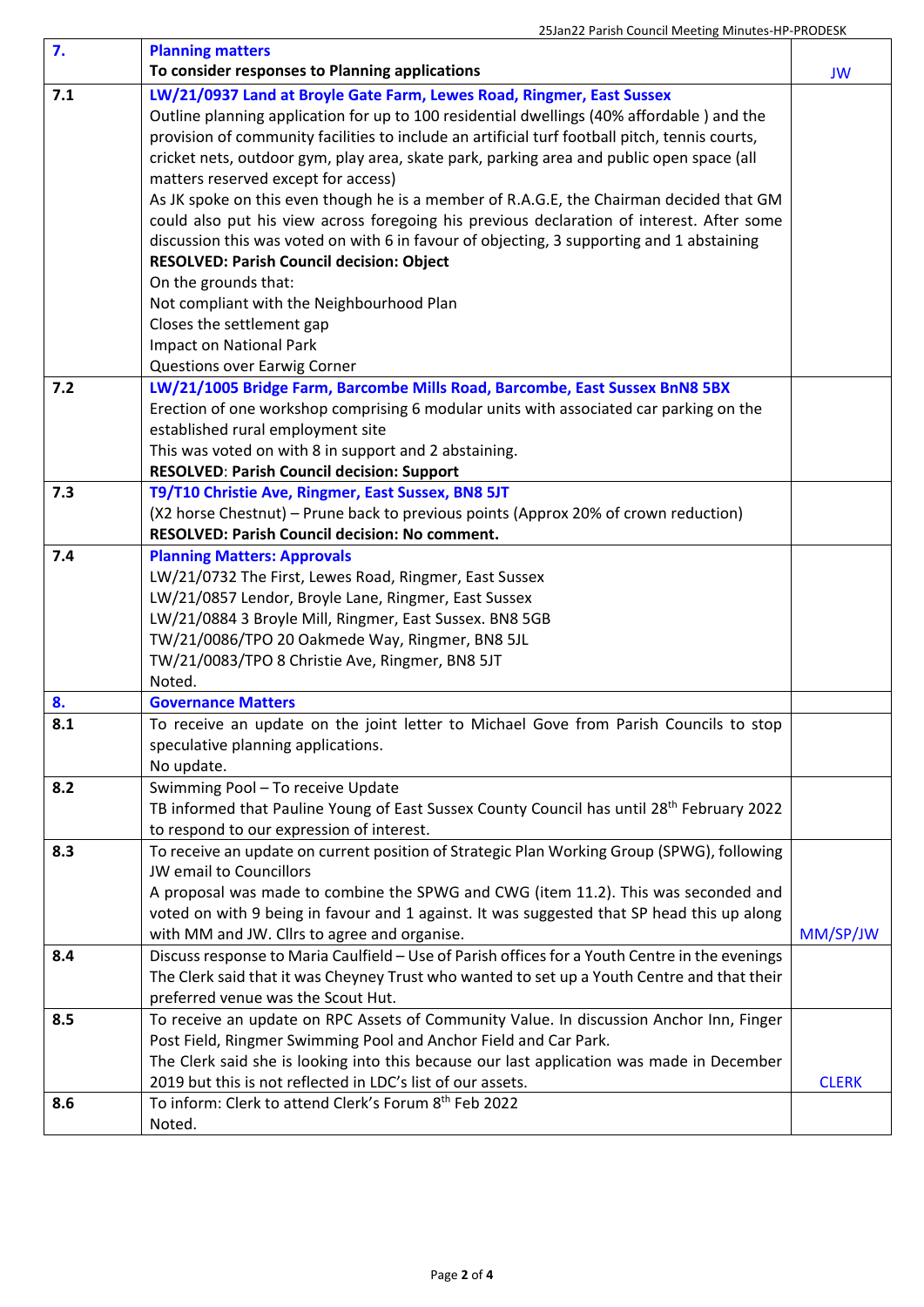| 9.    | <b>Highways Matters</b>                                                                               |                 |  |
|-------|-------------------------------------------------------------------------------------------------------|-----------------|--|
|       | a) To receive an update on holding a Strengthening Local Relationships (SLR) meeting                  |                 |  |
|       | held on 11 <sup>th</sup> January 2022 and follow up thereafter                                        |                 |  |
|       | It was reported that the Highways Steward from Highways who was due to visit Gote                     |                 |  |
|       | Lane has now left. The Chairman confirmed that this report is being chased.                           |                 |  |
|       | The Clerk said she had written to Transport Development Control at East Sussex County                 |                 |  |
|       | Council on 19 <sup>th</sup> January 2022 about this. JD requested a copy of this. Action: Office to   |                 |  |
|       | email a copy of the letter to JD again.                                                               | <b>OFFICE</b>   |  |
| 10.   | <b>Open Spaces and Related Matters</b>                                                                |                 |  |
| 10.1  | To receive an update on the Parish Council's Assets Survey                                            |                 |  |
| 10.2  | To receive an update on the Parish Council's bin audit                                                |                 |  |
|       | Items 10.1 and 10.2 were taken together. The Chairman confirmed that we were now in                   |                 |  |
|       | receipt of the list dividing the village into areas. Unfortunately, there are more areas than         |                 |  |
|       | Cllrs (20) and he suggested we call upon some volunteers to help with this. He asked that             |                 |  |
|       | this be organised before the next meeting (8 <sup>th</sup> March 2022).                               | <b>SP</b>       |  |
| 10.3  | To receive an update on the Bus Shelter at The Cock Inn                                               |                 |  |
|       | It was proposed to accept the offer from County Council that they provide the concrete base           |                 |  |
|       | and pay for closure of the road. This will mean going with their bus shelter rather than the          |                 |  |
|       | one previously agreed on (G&A Mins, 01/07/2021, point 13.1, £4,200.00 + VAT). JK assured              |                 |  |
|       | that any extra cost would be minimal. This was seconded and voted on with all being in                |                 |  |
|       | favour. Clerk to update the Traffic Controller.                                                       | <b>CLERK</b>    |  |
| 10.4  | To discuss and agree allotment allocation                                                             |                 |  |
|       | GMP explained that a plot has become available and that a current plot holder had                     |                 |  |
|       | requested to take this on whilst keeping his old plot until Easter. After some discussion it          |                 |  |
|       | was decided that the new plot should be offered to the next person on the waiting list.               | <b>OFFICE</b>   |  |
| 10.5  | Skatepark - To receive an update on asking LDC gifting Fingerpost Field                               |                 |  |
|       | No update at time of meeting.                                                                         |                 |  |
| 10.6  | Skatepark - Update on confirmation of costs of equipment and installation                             |                 |  |
|       | No update.                                                                                            |                 |  |
| 10.7  | Skatepark - To discuss and agree submitting planning application (timeline end of January             |                 |  |
|       | 2022)                                                                                                 |                 |  |
|       | No update.                                                                                            |                 |  |
| 10.8  | Skatepark - Update on date for next meeting with contractor                                           |                 |  |
|       | No update.                                                                                            |                 |  |
| 10.9  | To receive an update on the Village Green Play area Renewals and Replacements                         |                 |  |
|       | The Clerk and Chairman have an on-site meeting with KOMPAN on Thursday 26 <sup>th</sup> January       |                 |  |
|       | 2022.                                                                                                 |                 |  |
| 10.10 | Grounds Maintenance - Next year's grass cutting, to receive an update on re-arranged                  |                 |  |
|       | meeting                                                                                               |                 |  |
|       | A meeting has been arranged for $7th$ February 2022 with the Wildflower Project and RPC               |                 |  |
|       | contractor. The Clerk and GM to attend. The Clerk reported that they will also be looking at          |                 |  |
|       | the In Bloom application at this meeting.                                                             | <b>CLERK/GS</b> |  |
| 11.   | <b>Communications Matters:</b>                                                                        |                 |  |
| 11.1  | To receive an update on RPC Newsletter                                                                |                 |  |
|       | It was suggested that RPC buy a page a month in the Ringmer Church and Village News for               |                 |  |
|       | Parish updates for the yearly sum of £250.00. The other option was an inhouse newsletter              |                 |  |
|       | and two quotes were provided for this. This was put to a vote with the majority supporting            |                 |  |
|       | an inhouse newsletter and it was decided to go with the cheapest quote for double-sided               |                 |  |
|       | A4 folded paper (Quarry Printing, £172.00). The Chairman said the aim is to get the                   |                 |  |
|       | newsletter out in February and to distribute it ourselves.                                            | <b>OFFICE</b>   |  |
| 11.2  | To receive an update on setting up a Communications Working Group                                     |                 |  |
|       | See item 8.3 above.                                                                                   |                 |  |
| 12.   | <b>Finance Matters</b>                                                                                |                 |  |
| 12.1  | To receive any grant applications/donation requests                                                   |                 |  |
|       | The Clerk and JW to meet with a possible donator on Thursday 27 <sup>th</sup> January 2022 to discuss |                 |  |
|       | the land being offered to the Parish Council.                                                         | <b>CLERK/JW</b> |  |